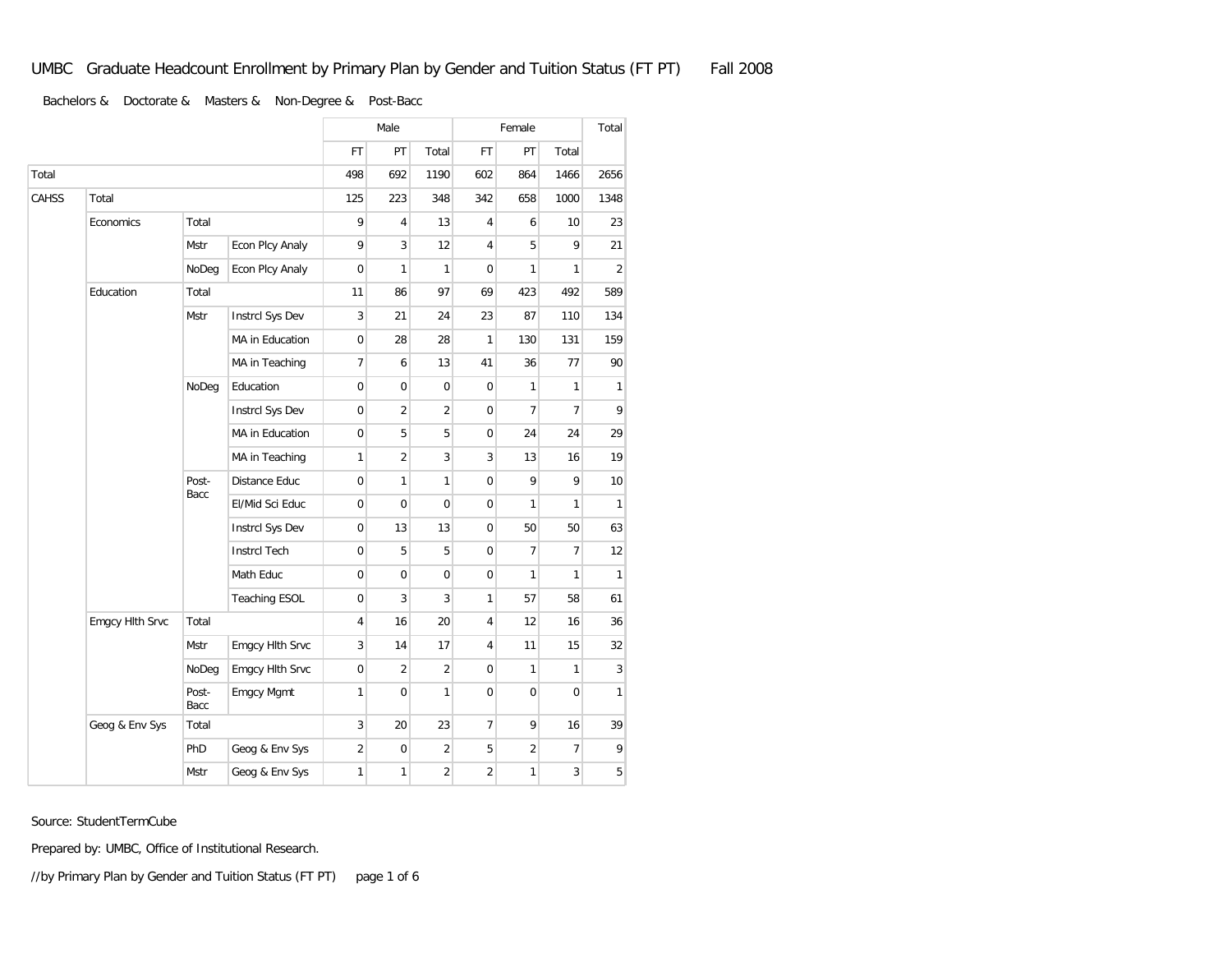|       |                 |               |                       |                | Male                |                | Female              |                |                | Total          |
|-------|-----------------|---------------|-----------------------|----------------|---------------------|----------------|---------------------|----------------|----------------|----------------|
|       |                 |               |                       | <b>FT</b>      | PT                  | Total          | <b>FT</b>           | PT             | Total          |                |
| CAHSS | Geog & Env Sys  | Mstr          | PS:Geo Inf Sys        | 0              | 12                  | 12             | 0                   | 6              | 6              | 18             |
|       |                 | NoDeg         | Geog & Env Sys        | $\overline{0}$ | 1                   | 1              | $\mathbf 0$         | $\mathbf 0$    | $\mathbf 0$    | $\mathbf{1}$   |
|       |                 | Post-<br>Bacc | PS:Geo Inf Sys        | $\mathbf 0$    | 6                   | 6              | 0                   | $\mathbf 0$    | 0              | 6              |
|       | History         | Total         |                       | 12             | 29                  | 41             | 15                  | 53             | 68             | 109            |
|       |                 | Mstr          | <b>Historical Std</b> | 12             | 13                  | 25             | 15                  | 25             | 40             | 65             |
|       |                 | NoDeg         | <b>Historical Std</b> | $\mathbf 0$    | 16                  | 16             | 0                   | 28             | 28             | 44             |
|       | Lang Lit & Cult | Total         |                       | 5              | 10                  | 15             | 21                  | 22             | 43             | 58             |
|       |                 | PhD           | Lang Lit & Cult       | 5              | 8                   | 13             | 21                  | 17             | 38             | 51             |
|       |                 | NoDeg         | Lang Lit & Cult       | $\mathbf 0$    | $\overline{2}$      | $\overline{2}$ | $\mathbf 0$         | 5              | 5              | $\overline{7}$ |
|       | Modern LL & IC  | Total         |                       | $\overline{2}$ | 6                   | 8              | 17                  | 18             | 35             | 43             |
|       |                 | <b>Mstr</b>   | Intrcltrl Comm        | $\overline{2}$ | 5                   | $\overline{7}$ | 17                  | 12             | 29             | 36             |
|       |                 | NoDeg         | Intrcltrl Comm        | $\mathbf 0$    | $\mathbf{1}$        | $\mathbf{1}$   | $\mathsf{O}\xspace$ | 6              | 6              | $\overline{7}$ |
|       | Music           | Total         |                       | $\mathbf 0$    | 0                   | 0              | 0                   | $\overline{2}$ | $\overline{2}$ | $\overline{2}$ |
|       |                 | Post-<br>Bacc | Amer Cont Music       | 0              | 0                   | $\mathbf 0$    | $\mathbf 0$         | $\overline{2}$ | $\overline{2}$ | $\overline{2}$ |
|       | Psychology      | Total         |                       | 21             | 6                   | 27             | 112                 | 30             | 142            | 169            |
|       |                 | PhD           | Apld Dvlp Psyc        | 3              | $\mathbf{1}$        | $\overline{4}$ | 26                  | 5              | 31             | 35             |
|       |                 |               | Human Srvc Psyc       | 11             | $\mathbf{1}$        | 12             | 50                  | 5              | 55             | 67             |
|       |                 | Mstr          | Human Srvc Psyc       | 6              | 1                   | $\overline{7}$ | 21                  | 1              | 22             | 29             |
|       |                 |               | PS: Ind Org Pysc      | 1              | 3                   | 4              | 14                  | 17             | 31             | 35             |
|       |                 | NoDeg         | Apld Dvlp Psyc        | $\mathbf 0$    | $\mathbf 0$         | $\mathbf 0$    | 0                   | $\mathbf{1}$   | 1              | 1              |
|       |                 |               | Human Srvc Psyc       | $\overline{0}$ | $\mathsf{O}\xspace$ | $\overline{0}$ | 1                   | $\mathbf{1}$   | $\overline{2}$ | $\overline{2}$ |
|       | Public Policy   | Total         |                       | 42             | 30                  | 72             | 48                  | 47             | 95             | 167            |
|       |                 | PhD           | Public Policy         | 35             | 20                  | 55             | 32                  | 23             | 55             | 110            |
|       |                 | Mstr          | Public Policy         | 7              | 6                   | 13             | 16                  | 12             | 28             | 41             |
|       |                 | NoDeg         | Public Policy         | $\mathbf 0$    | 4                   | $\overline{4}$ | $\mathbf 0$         | 12             | 12             | 16             |
|       | Socy & Anth     | Total         |                       | 7              | 15                  | 22             | 36                  | 36             | 72             | 94             |

Source: StudentTermCube

Prepared by: UMBC, Office of Institutional Research.

//by Primary Plan by Gender and Tuition Status (FT PT) page 2 of 6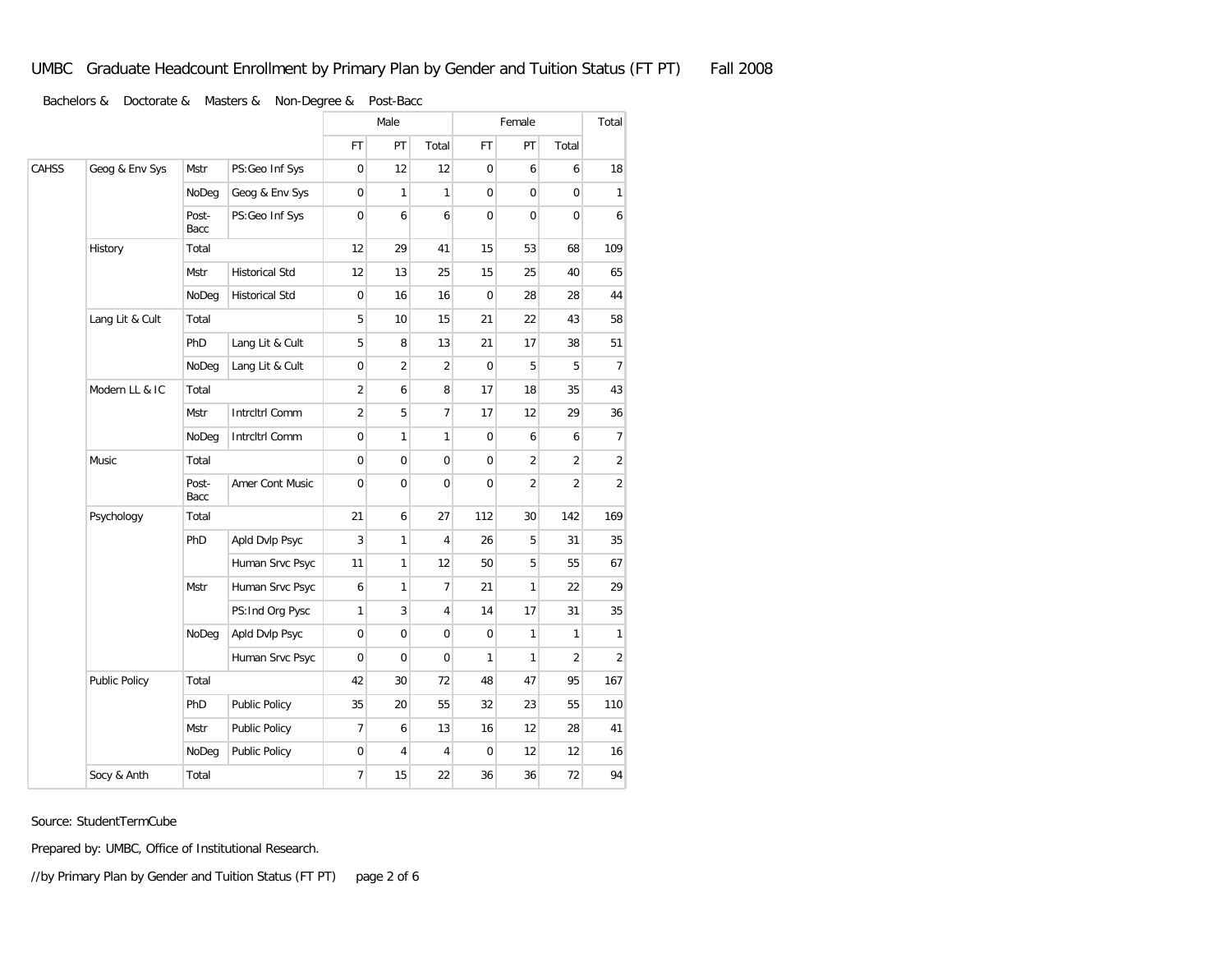|              |                    |               |                   |                     | Male           |                | Female              |                     |                | Total          |
|--------------|--------------------|---------------|-------------------|---------------------|----------------|----------------|---------------------|---------------------|----------------|----------------|
|              |                    |               |                   | FT                  | PT             | Total          | FT                  | PT                  | Total          |                |
| <b>CAHSS</b> | Socy & Anth        | PhD           | Gerontology       | 3                   | 1              | 4              | 12                  | $\overline{2}$      | 14             | 18             |
|              |                    | Mstr          | Apld Sociology    | 4                   | 10             | 14             | 24                  | 29                  | 53             | 67             |
|              |                    | NoDeg         | Apld Sociology    | $\mathsf{O}\xspace$ | 3              | 3              | $\overline{0}$      | 3                   | 3              | 6              |
|              |                    | Post-<br>Bacc | Non Profit Sect   | $\mathbf 0$         | 1              | 1              | $\mathbf 0$         | $\overline{2}$      | $\overline{2}$ | 3              |
|              | <b>Visual Arts</b> | Total         |                   | 9                   | 1              | 10             | 9                   | 0                   | 9              | 19             |
|              |                    | Mstr          | Imag & Dig Arts   | 9                   | 1              | 10             | 9                   | 0                   | 9              | 19             |
| <b>CNMS</b>  | Total              |               | 126               | 49                  | 175            | 131            | 50                  | 181                 | 356            |                |
|              | <b>Biol Sci</b>    | Total         |                   | 34                  | 16             | 50             | 65                  | 29                  | 94             | 144            |
|              |                    | PhD           | <b>Biol Sci</b>   | 12                  | 1              | 13             | 28                  | 0                   | 28             | 41             |
|              |                    |               | Marine Est Sci    | 3                   | 0              | 3              | 3                   | 1                   | 4              | $\overline{7}$ |
|              |                    |               | Mol & Cell Bio    | 6                   | 0              | 6              | 12                  | 0                   | 12             | 18             |
|              |                    |               | Neuro & Cog Sci   | $\overline{2}$      | $\mathbf 0$    | $\overline{c}$ | 3                   | $\mathsf{O}\xspace$ | 3              | $\sqrt{5}$     |
|              |                    | Mstr          | Apld Molec Biol   | 4                   | 0              | 4              | $\overline{7}$      | 1                   | 8              | 12             |
|              |                    |               | <b>Biol Sci</b>   | 4                   | 0              | 4              | 6                   | 1                   | $\overline{7}$ | 11             |
|              |                    |               | Marine Est Sci    | 0                   | $\overline{2}$ | $\overline{2}$ | $\mathbf 0$         | 0                   | $\mathbf 0$    | $\overline{2}$ |
|              |                    |               | PS: Biotech Mgt   | $\overline{2}$      | 6              | 8              | 6                   | 16                  | 22             | 30             |
|              |                    | NoDeg         | <b>Biol Sci</b>   | 1                   | 4              | 5              | $\mathsf{O}\xspace$ | 7                   | $\overline{7}$ | 12             |
|              |                    | Post-<br>Bacc | PS: Biotech Mgt   | $\mathbf 0$         | 3              | 3              | $\mathbf 0$         | 3                   | 3              | 6              |
|              | Chemistry          | Total         |                   | 30                  | 3              | 33             | 35                  | 7                   | 42             | 75             |
|              |                    | PhD           | Biochemistry      | $\overline{2}$      | $\mathbf 0$    | $\overline{2}$ | $\overline{7}$      | $\mathsf{O}\xspace$ | $\overline{7}$ | 9              |
|              |                    |               | Chemistry         | 22                  | 1              | 23             | 26                  | $\mathbf{1}$        | 27             | 50             |
|              |                    | Mstr          | Chemistry         | 6                   | 0              | 6              | $\overline{2}$      | 1                   | 3              | 9              |
|              |                    | NoDeg         | Chemistry         | $\mathbf 0$         | $\overline{2}$ | $\overline{2}$ | $\mathbf 0$         | 5                   | 5              | $\overline{7}$ |
|              | Math & Stat        | Total         |                   | 26                  | 26             | 52             | 17                  | 10                  | 27             | 79             |
|              |                    | PhD           | Apld Math         | 11                  | $\bf 0$        | 11             | 5                   | 1                   | 6              | 17             |
|              |                    |               | <b>Statistics</b> | 11                  | 5              | 16             | 1                   | 3                   | 4              | 20             |

Source: StudentTermCube

Prepared by: UMBC, Office of Institutional Research.

//by Primary Plan by Gender and Tuition Status (FT PT) page 3 of 6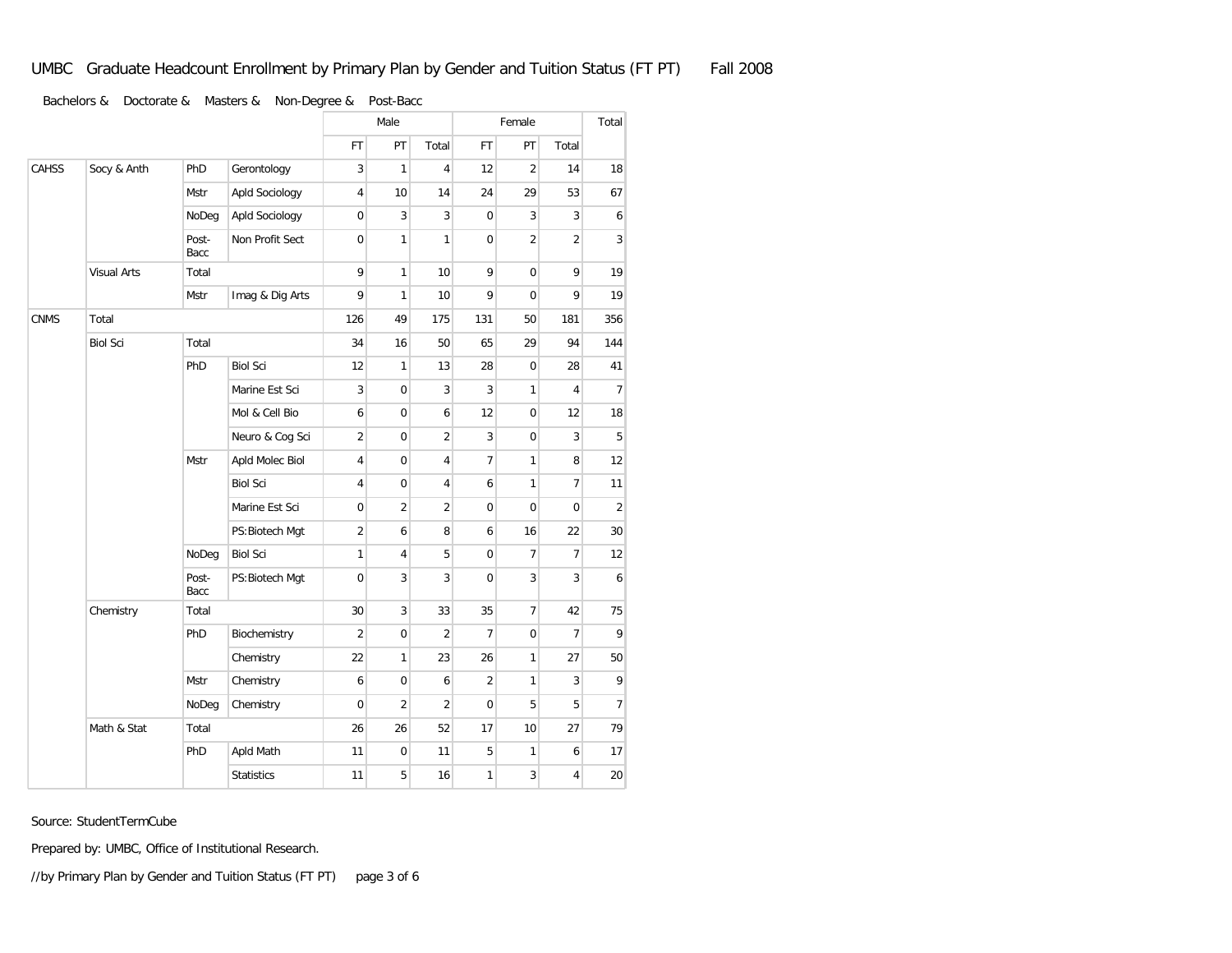|             |               |               |                      |                     | Male           |                |                | Female         |                                                                                                                                                                                                                                                                                                 | Total          |
|-------------|---------------|---------------|----------------------|---------------------|----------------|----------------|----------------|----------------|-------------------------------------------------------------------------------------------------------------------------------------------------------------------------------------------------------------------------------------------------------------------------------------------------|----------------|
|             |               |               |                      | <b>FT</b>           | PT             | Total          | <b>FT</b>      | PT             | Total                                                                                                                                                                                                                                                                                           |                |
| <b>CNMS</b> | Math & Stat   | <b>Mstr</b>   | Apld Math            | $\mathbf{1}$        | 9              | 10             | 3              | $\mathbf{1}$   | $\overline{4}$                                                                                                                                                                                                                                                                                  | 14             |
|             |               |               | <b>Statistics</b>    | $\sqrt{2}$          | 6              | 8              | 8              | 3              | 11<br>$\mathbf{1}$<br>$\mathbf{1}$<br>18<br>11<br>5<br>$\boldsymbol{0}$<br>$\mathbf 0$<br>$\mathbf 0$<br>$\overline{2}$<br>238<br>15<br>10<br>$\overline{2}$<br>1<br>$\overline{2}$<br>$\overline{7}$<br>6<br>$\mathbf{1}$<br>$\Omega$<br>62<br>$\mathbf{1}$<br>13<br>2<br>$\overline{4}$<br>10 | 19             |
|             |               | NoDeg         | Apld Math            | $\mathbf 0$         | 4              | 4              | 0              | 1              |                                                                                                                                                                                                                                                                                                 | 5              |
|             |               |               | <b>Statistics</b>    | $\mathbf{1}$        | $\overline{2}$ | 3              | 0              | 1              |                                                                                                                                                                                                                                                                                                 | 4              |
|             | Physics       | Total         |                      | 36                  | 4              | 40             | 14             | 4              |                                                                                                                                                                                                                                                                                                 | 58             |
|             |               | PhD           | <b>Apld Physics</b>  | 22                  | $\overline{2}$ | 24             | 9              | $\overline{2}$ |                                                                                                                                                                                                                                                                                                 | 35             |
|             |               |               | <b>Atmos Physics</b> | 8                   | $\mathbf 0$    | 8              | 5              | 0              |                                                                                                                                                                                                                                                                                                 | 13             |
|             |               | Mstr          | <b>Apld Physics</b>  | $\sqrt{3}$          | $\mathbf 0$    | 3              | 0              | 0              |                                                                                                                                                                                                                                                                                                 | 3              |
|             |               |               | <b>Atmos Physics</b> | 3                   | 1              | 4              | 0              | 0              |                                                                                                                                                                                                                                                                                                 | 4              |
|             |               | NoDeg         | <b>Apld Physics</b>  | 0                   | 1              | 1              | 0              | 0              |                                                                                                                                                                                                                                                                                                 | 1              |
|             |               |               | <b>Atmos Physics</b> | $\mathbf 0$         | 0              | 0              | 0<br>2         |                | $\overline{2}$                                                                                                                                                                                                                                                                                  |                |
| COEIT       | Total         |               |                      | 232                 | 412            | 644            | 92             | 146            |                                                                                                                                                                                                                                                                                                 | 882            |
|             | Chem Eng      | Total         |                      | 11                  | 8              | 19             | 10             | 5              |                                                                                                                                                                                                                                                                                                 | 34             |
|             |               | PhD           | Chem & Bioc Eng      | 11                  | 3              | 14             | 8              | $\overline{c}$ |                                                                                                                                                                                                                                                                                                 | 24             |
|             |               | Mstr          | Chem & Bioc Eng      | 0                   | $\overline{2}$ | $\overline{2}$ | $\overline{2}$ | $\mathbf 0$    |                                                                                                                                                                                                                                                                                                 | 4              |
|             |               | NoDeg         | Chem & Bioc Eng      | $\mathsf{O}\xspace$ | 3              | 3              | 0              | 1              |                                                                                                                                                                                                                                                                                                 | 4              |
|             |               | Post-<br>Bacc | Bioc Reg Engr        | $\mathbf 0$         | $\mathbf 0$    | $\overline{0}$ | 0              | $\overline{c}$ |                                                                                                                                                                                                                                                                                                 | $\overline{2}$ |
|             | Civ Envr Eng  | Total         |                      | 3                   | 4              | $\overline{7}$ | 5              | $\overline{c}$ |                                                                                                                                                                                                                                                                                                 | 14             |
|             |               | PhD           | Civil Eng            | $\mathbf{1}$        | 1              | $\overline{2}$ | 5              | 1              |                                                                                                                                                                                                                                                                                                 | 8              |
|             |               | Mstr          | Civil Eng            | $\overline{2}$      | $\overline{2}$ | 4              | 0              | 1              |                                                                                                                                                                                                                                                                                                 | 5              |
|             |               | NoDeg         | Civil Eng            | $\mathbf 0$         | 1              | 1              | 0              | 0              |                                                                                                                                                                                                                                                                                                 | 1              |
|             | Comp Sci & EE | Total         |                      | 127                 | 141            | 268            | 27             | 35             |                                                                                                                                                                                                                                                                                                 | 330            |
|             |               | PhD           | Comp Eng             | $\overline{7}$      | 5              | 12             | $\mathbf{1}$   | 0              |                                                                                                                                                                                                                                                                                                 | 13             |
|             |               |               | Comp Sci             | 41                  | 10             | 51             | 10             | 3              |                                                                                                                                                                                                                                                                                                 | 64             |
|             |               |               | Elec Eng             | 20                  | 9              | 29             | $\overline{2}$ | 0              |                                                                                                                                                                                                                                                                                                 | 31             |
|             |               | <b>Mstr</b>   | Comp Eng             | 8                   | $\overline{7}$ | 15             | 3              | 1              |                                                                                                                                                                                                                                                                                                 | 19             |
|             |               |               | Comp Sci             | 35                  | 18             | 53             | $\overline{7}$ | 3              |                                                                                                                                                                                                                                                                                                 | 63             |

Source: StudentTermCube

Prepared by: UMBC, Office of Institutional Research.

//by Primary Plan by Gender and Tuition Status (FT PT) page 4 of 6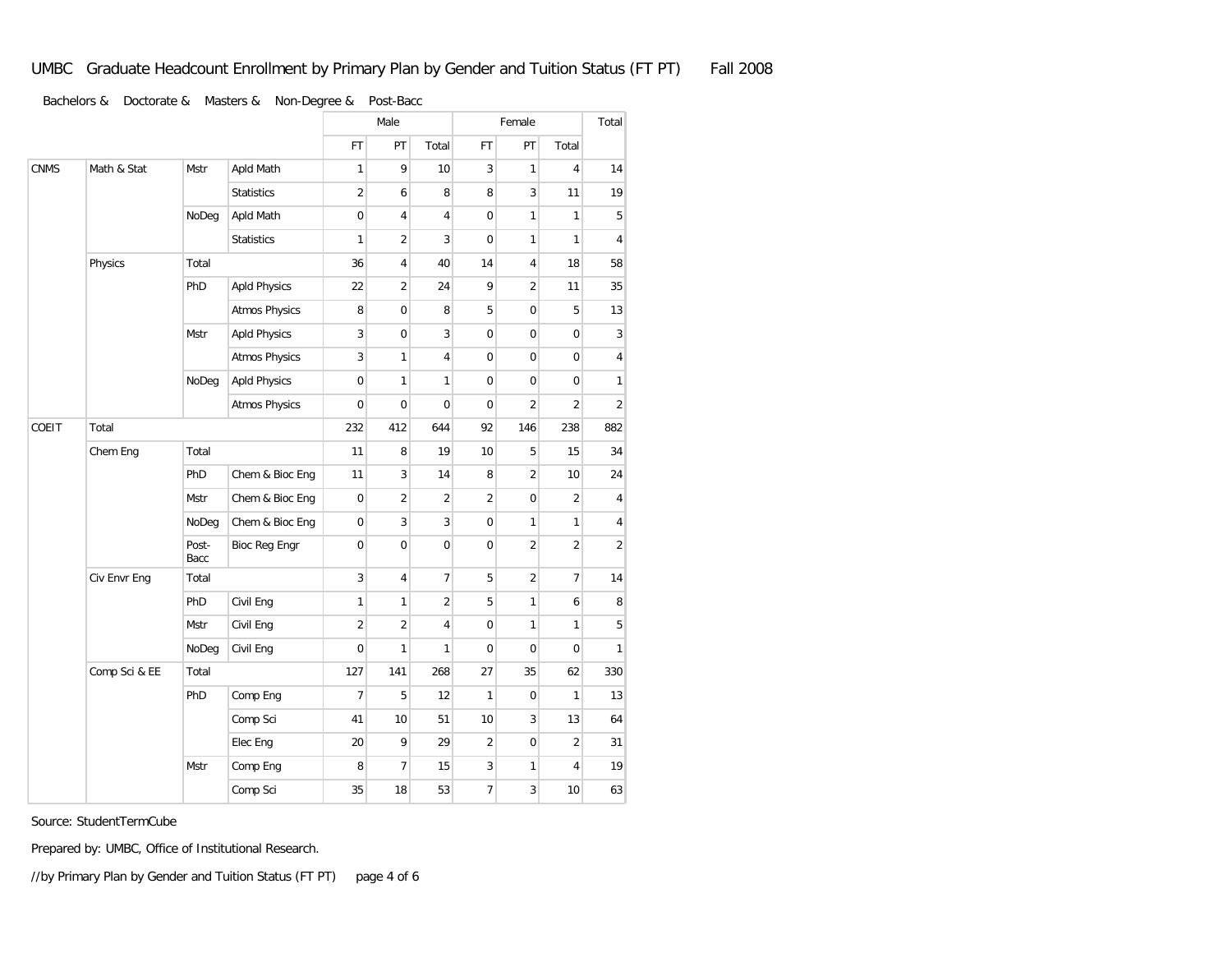|           |               |               |                    | Male           |                |                |                     | Female           |                |              |
|-----------|---------------|---------------|--------------------|----------------|----------------|----------------|---------------------|------------------|----------------|--------------|
|           |               |               |                    | <b>FT</b>      | PT             | Total          | <b>FT</b>           | PT               | Total          |              |
| COEIT     | Comp Sci & EE | Mstr          | Elec Eng           | $\overline{7}$ | 8              | 15             | 3                   | $\overline{2}$   | 5              | 20           |
|           |               |               | Eng Mgmt           | 8              | 25             | 33             | 1                   | 13               | 14             | 47           |
|           |               |               | Systems Eng        | $\mathbf{1}$   | 9              | 10             | 0                   | 5                | 5              | 15           |
|           |               | NoDeg         | Comp Eng           | $\mathbf 0$    | 1              | $\mathbf{1}$   | $\mathbf 0$         | $\mathbf 0$      | $\mathbf 0$    | $\mathbf{1}$ |
|           |               |               | Comp Sci           | 0              | 7              | 7              | $\mathsf{O}\xspace$ | $\mathbf 0$      | $\bf 0$        | 7            |
|           |               |               | Elec Eng           | $\mathbf 0$    | 6              | 6              | $\mathbf 0$         | $\mathbf{1}$     | $\mathbf{1}$   | 7            |
|           |               |               | Eng Mgmt           | $\overline{0}$ | 1              | $\mathbf{1}$   | $\mathbf 0$         | $\mathbf 0$      | $\mathbf{0}$   | $\mathbf{1}$ |
|           |               | Post-<br>Bacc | Eng Mgmt           | 0              | 12             | 12             | $\mathbf 0$         | 5                | 5              | 17           |
|           |               |               | Systems Eng        | $\mathbf 0$    | 23             | 23             | $\mathbf 0$         | $\overline{2}$   | $\overline{2}$ | 25           |
|           | Info Sys      | Total         |                    | 47             | 239            | 286            | 41                  | 100              | 141            | 427          |
|           |               | PhD           | Human Ctrd<br>Comp | 1              | $\mathbf 0$    | 1              | $\overline{2}$      | $\mathbf{1}$     | 3              | 4            |
|           |               |               | Info Sys           | 18             | 12             | 30             | 19                  | 4                | 23             | 53           |
|           |               | Mstr          | Human Ctrd<br>Comp | 3              | 6              | 9              | 3                   | $\overline{7}$   | 10             | 19           |
|           |               |               | Info Sys           | 22             | 41             | 63             | 15                  | 24               | 39             | 102          |
|           |               |               | Info Sys OL        | 3              | 172            | 175            | $\overline{2}$      | 62               | 64             | 239          |
|           |               | NoDeg         | Human Ctrd<br>Comp | $\mathbf 0$    | $\mathbf{1}$   | 1              | $\mathbf 0$         | $\boldsymbol{0}$ | $\mathbf 0$    | 1            |
|           |               |               | Info Sys           | $\mathbf{0}$   | $\overline{7}$ | $\overline{7}$ | $\mathsf{O}\xspace$ | $\overline{2}$   | $\overline{2}$ | 9            |
|           | Mech Eng      | Total         |                    | 44             | 20             | 64             | 9                   | 4                | 13             | 77           |
|           |               | PhD           | Mech Eng           | 29             | 6              | 35             | $\overline{7}$      | $\overline{c}$   | 9              | 44           |
|           |               | <b>Mstr</b>   | Mech Eng           | 15             | 13             | 28             | $\overline{2}$      | $\overline{c}$   | 4              | 32           |
|           |               | NoDeg         | Mech Eng           | $\bf 0$        | 1              | $\mathbf{1}$   | $\mathbf 0$         | $\mathbf 0$      | $\mathbf{0}$   | 1            |
| Erickson  | Total         |               |                    | 15             | $\overline{2}$ | 17             | 36                  | $\mathbf 0$      | 36             | 53           |
|           | Ag Mgt & Plcy | Total         |                    | 15             | $\overline{2}$ | 17             | 36                  | $\mathbf 0$      | 36             | 53           |
|           |               | Mstr          | Mgmt Aging Srv     | 15             | $\overline{2}$ | 17             | 36                  | $\mathbf 0$      | 36             | 53           |
| Grad Schl | Total         |               |                    | $\mathbf 0$    | 6              | 6              | $\mathbf{1}$        | 10               | 11             | 17           |
|           | Grad Schl     | Total         |                    | $\mathbf 0$    | 6              | 6              | 1                   | 10               | 11             | 17           |

Source: StudentTermCube

Prepared by: UMBC, Office of Institutional Research.

//by Primary Plan by Gender and Tuition Status (FT PT) page 5 of 6